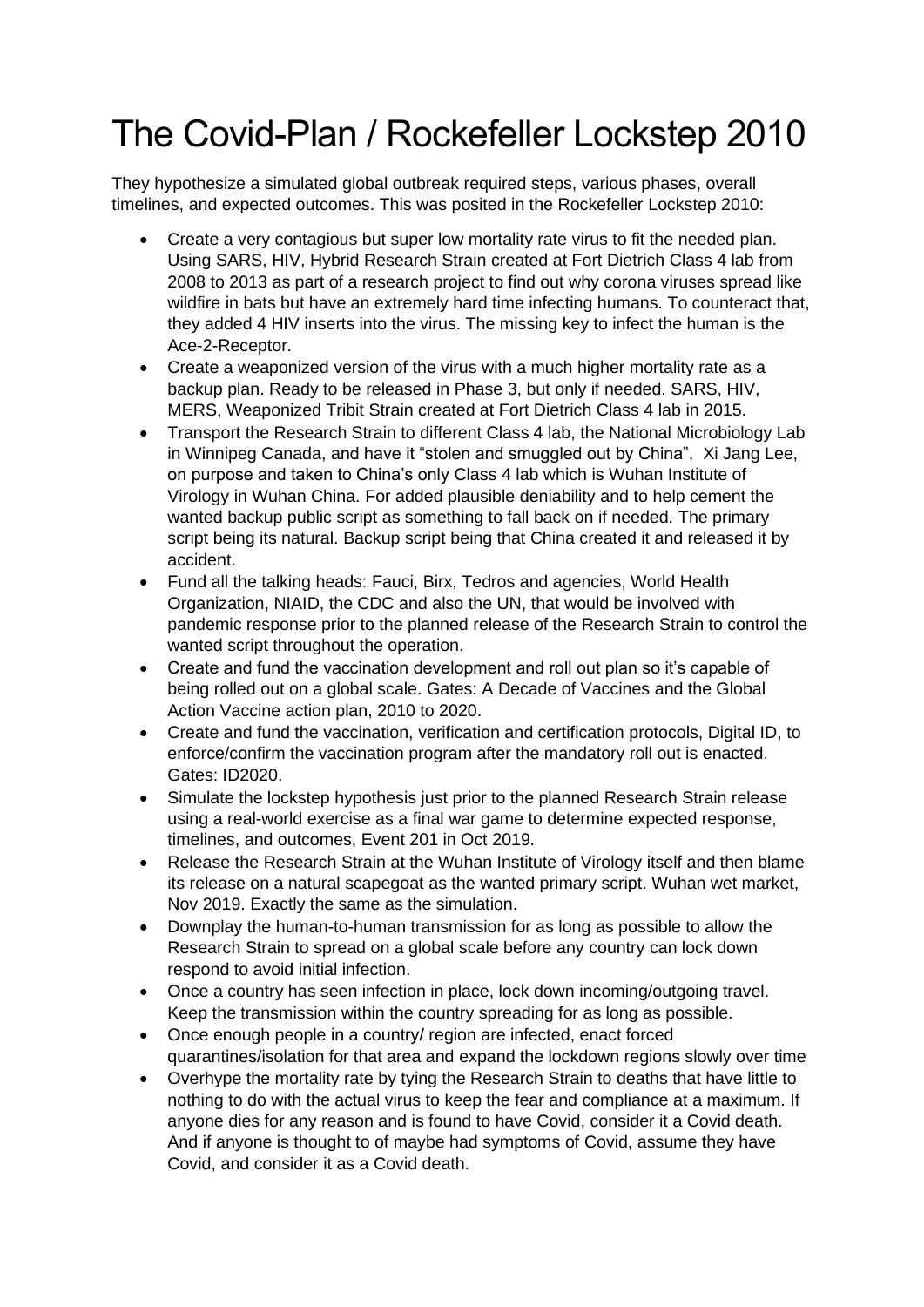- Keep the public quarantines for as long as possible to destroy the region's economy, create civil unrest, break down the supply chain, and cause the start of mass food shortages. As well as cause people's immune system to weaken due to a lack of interaction with other people's bacteria, the outside world, aka the things that keep our immune systems alert and active.
- Downplay and attack any potential treatments and continue to echo that the only cure that is viable to fight this virus is the vaccine.
- Continue to drag out the quarantine over and over again in "two-week intervals" [There is that two weeks spell casting again. It is a CIA program.] causing more and more people to eventually stand up and protest. Defy them.
- [And here is the key part to now:] Eventually end Phase 1 quarantine once they get enough public push back, expected June 2020, and publicly state that they think it's "too early to end the isolation, but I'm going to do it anyways."
- Once the public go back to normal, wait a few weeks and continue to overhype the Research Strain mortality rate, Aug to Sept 2020, and combine it with the increase in deaths due to people dying from standard illnesses at a higher rate than normal due to having highly weakened immune systems from months of being in isolation [Which backs up what I said: you should social-distance people who wear masks regular. That's what they've just told you. They have highly weakened immune systems.] to help further pad the mortality rate and also hype the up and coming Phase 2 lockdown.
- Eventually, enact Phase 2 quarantines, Oct through Nov 2020, on an even more extreme level and blame the protesters, mostly people who don't trust their governments already, as the cause of the largest second wave whereby the media will say 'we told you so. It was too early. It's all your own fault because you needed a haircut. Your freedoms have consequences.' [Should this all unfold in this manner, the US election will be cancelled delayed or suspended. My opinion. How can you vote with Phase 2 quarantines? You can't.]
- Enforce the Phase 2 quarantines at a much more extreme level increasing the penalty for defiance. Replace fines with jail time. Deem all travel as non-essential. Increase checkpoints, including military assistance. Increase tracking/tracing after population via mandatory app. Take over control of food, gas, and create large scale shortages so that people can only get access to essential products or services if they are first given permission.
- Keep the Phase 2 lockdown in place for a much longer period of time than the Phase 1 lockdown, continuing to destroy the global economy. Further degrade the supply chain and further amplify the food shortages and the like. Quell any public outrage using extreme actions or force and make anyone who defies them appear as public enemy #1 to those who are willing to submit.
- After a rather long Phase 2 lockdown of 6 months plus, roll out the vaccination program and the vaccine certification and make it mandatory for everyone, giving priority access to those that submitted from the start and have those that are for it attack those that are against it, saying 'they are a threat and the cause of all the problems' by using words like "We can't go back to normal until everyone takes the vaccine." And people defying them are "hurting our way of life and therefore are the enemy." [In other words they are going to turn the people against each other.]
- If the majority of people go along with the agenda, then let those people enter the new system, the new normal, while limiting the minority that defied the agenda's ability to work, travel and live.